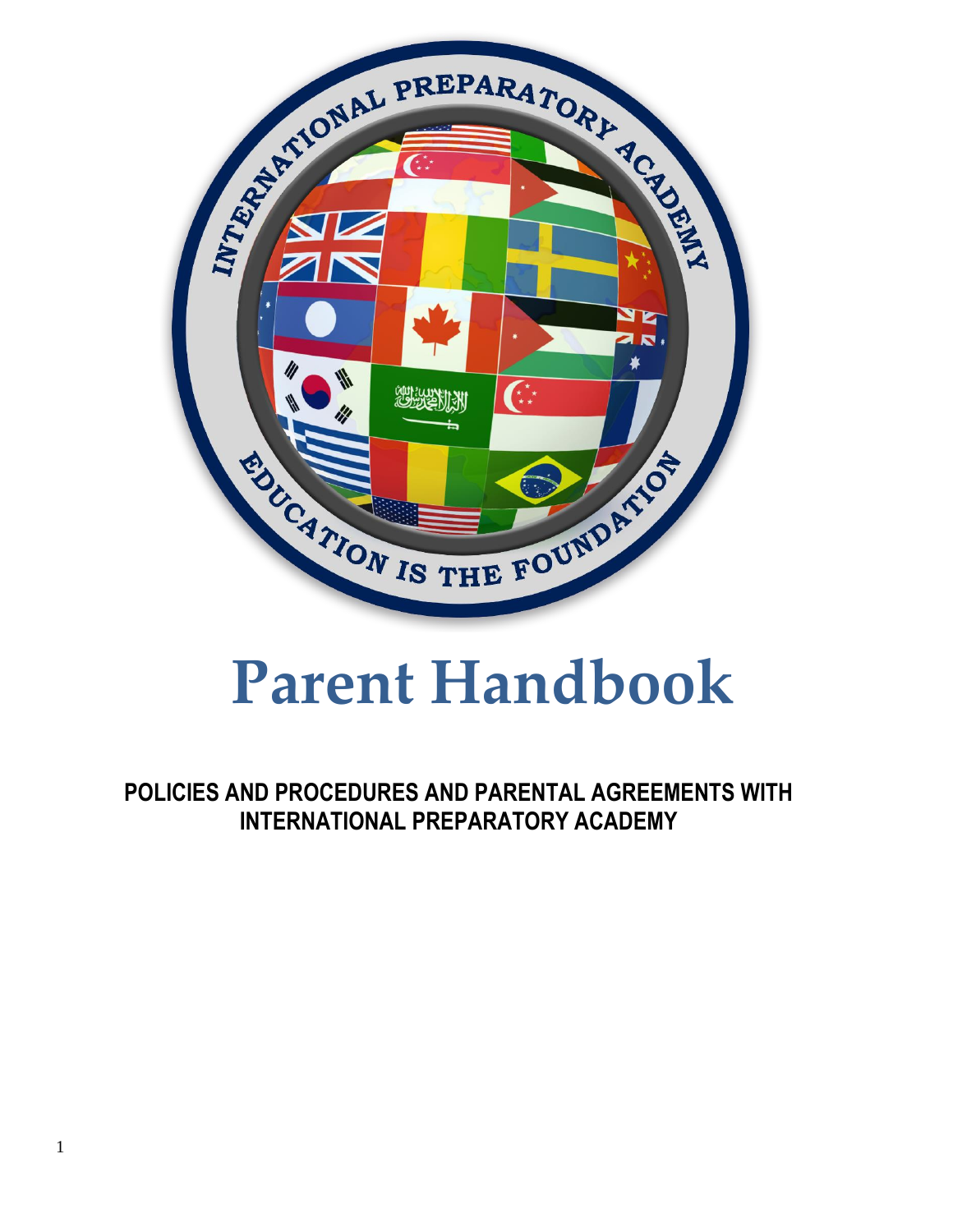# ❑ **HOURS OFOPERATION**:

1. International Preparatory Academy agrees to provide childcare service for:

 **Name of Child My childcare will begin at \_\_\_\_\_\_\_am until \_\_\_\_\_\_pm** I understand I can only leave my child in childcare for 10 hours per day.

2. The center will be in operation from \_\_\_\_ A.M. until \_\_\_\_\_ P.M. Monday through Friday, January to December accepting children from 6 weeks to 12 years of age. International Preparatory Academy does not discriminate based on color, sex, age, religion, language, or national origin. Whenever it's determined that our program cannot meet your child's needs, we will make recommendations to agencies or schools that will best meet your child's best interest.

3. **REGISTRATION DOCUMENTATION**: Each child will require a Birth Certificate, Social Security Card and Shot record before your child's first day of school. International Preparatory is also requiring *additional enrollment documentation* for All *Children who are 4yrs old or 90 days of reaching their 4th Birthday. These documents are Listed Below: Eye, Ear, Dental (3300) Form, Proof of Residency and Cat 1 Documentation if applicable*.

# 3(A) **Confidentiality of Child Records**

Below are forms that must be completed and returned before your child may be admitted to the program. All records and information related to your child or family are considered confidential and kept in a locked file cabinet or stored on a password protected computer. Only those employed by the programs who have a "need to know" and our regulatory and partnering agencies, will be able to access this information.

- o Enrollment Form
- o Immunization Form & EED Form
- o Food Program Enrollment Form
- o Consent for Medical Treatment (notarized)
- o Birth Certificate
- o Infant Feeding Plan (6wks-12mons only)
- 4. **UNIFORMS**: International Preparatory has a mandatory Uniform Policy in both the Academic School Year and our Summer Camp Programs. Children are to wear the approved uniforms for ages 12mons and up. **For Boys**: Navy Blue Uniform Pants/Shorts, Red Polo Shirt with Patch/Emblem, socks & Oxford shoes are to be Navy, brown, black, or white only. **For Girls**: Custom Uniform Dresses (purchased through our school) w/Emblem or Patch, socks/tights, hair bows/ribbons & Mary Jane shoes are to be Navy, brown, black, or white only. **NO HAIR BEADS. Blazers are optional and must be Navy with patch.** Please visit POLICY #60 for detailed information

2 *Right of Parents:* Parents have the right to visit the center, to see their child/ren or to inspect the following: The License, Copy of the Rules, Evaluation Report, Communicable Disease Chart, Statement of Parental access, names of person in charge, Current weekly Menu, Emergency Plans for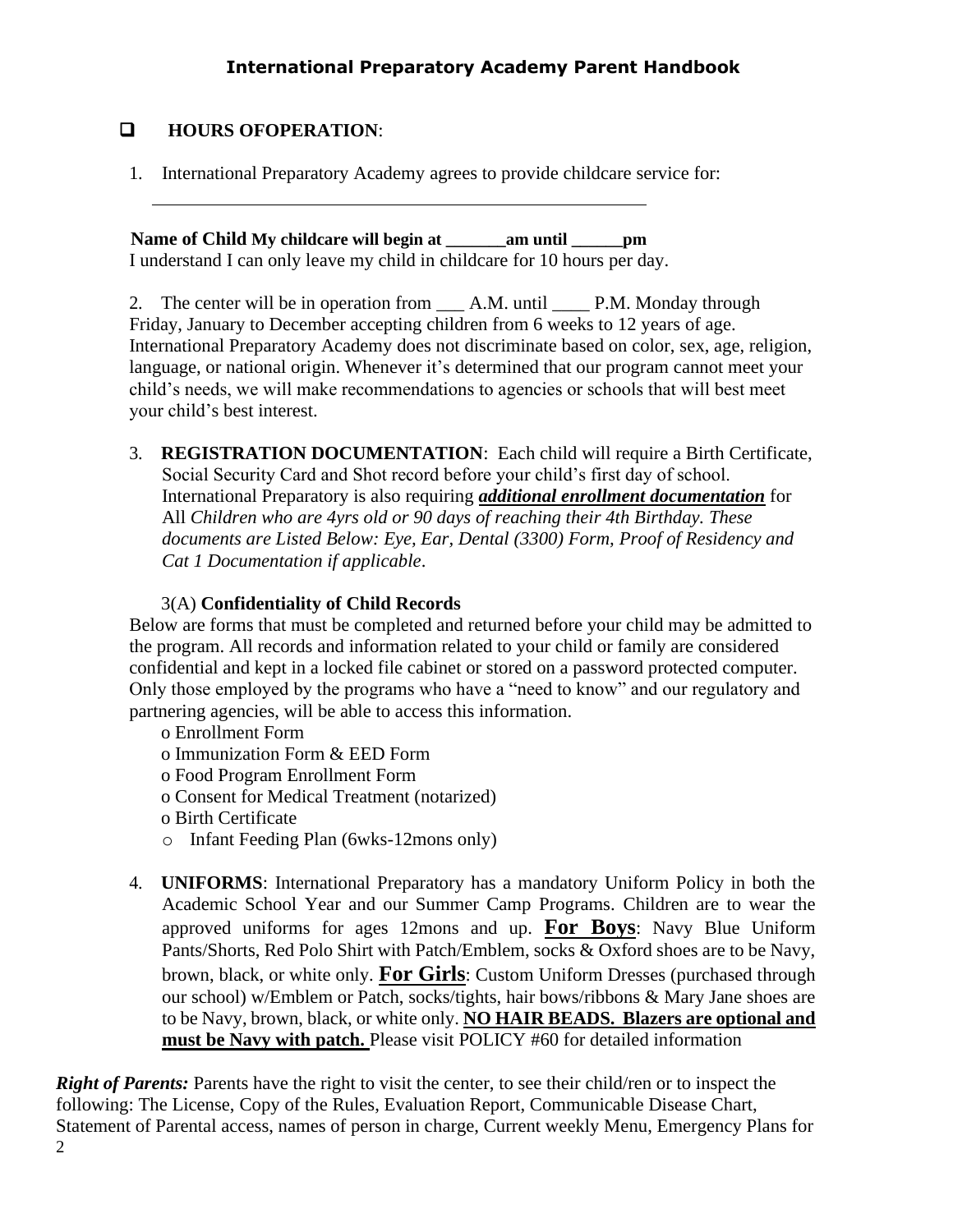Severe Weather and Fire, and statement for visitors, but must first check with the center Director or whoever is in Charge in the absence of the Director. Volunteers are welcome but must first present a copy of a satisfactory (Cogent) fingerprint from Bright from the Start. the Fee for this is \$48.25 and can be done online, see the Director if you need assistance with this.

# ❑ **FEES AND PAYMENTS:**

5. The fee for the selected care will be \$ due on Sunday and Mondays. Tuesdays at 12pm a late fee will occur. We DO NOT accept Cash or Checks. That there will be Ten Dollars (\$25) late fee after 12pm Tuesday of each week on **ANY OUTSTANDING BALANCE**. Our system will automatically bill all accounts with any outstanding balance a \$25 late charge.

6. Your child (ren) will be stopped from childcare if childcare is unpaid for past one week. The Registration fee is \$85 and will be paid at the time of enrollment. The A-Beka books are important part of our program and must be paid in full as part of this registration.

7. **No child will be considered registered until all associated registration requirements such as (1) Birth certificate (2) Social Security Card (3) Immunization certificate and (4) Registration Fees are paid.** These are non-refundable fees. A registered child must attend the center starting the date selected by the parent. After one week of nonattendance, we reserve the right to dis-enroll your child and/or stop transportation for your child/children. At which time the registration fee will be forfeited. Each child must re-register each year beginning in March or April.

8. That there will be a late fee of \$1.00 per minute per child after 6:00 P.M. This fee is to be paid at the time of pickup or the amount will be charged into tuition account. (Note: Our license requires us to turn a child to the local police department and report the incident to DFACS. All these can be avoided if you pick your child by 7:00 P.M.). *Children cannot be in daycare longer than 10 hours per day.* Parent(s) will need to have additional pickup resources available to prevent violations to this policy.

- 9. International Preparatory Academy can only accept money orders, a bank cashier's check and all credit and debit cards to pay for child's tuition. You may make payments online at [www.myprocare.com](http://www.myprocare.com/) and register with the email address that you gave the main office.
- 10. **If your child is absent for any day of the week, or ONLY comes ONE day, the weekly fee remains the same as if your child was in the center for the whole week. But if your child is absent for an entire week or more including winter holidays and spring break week, half of the tuition fee applies to retain their registration status, this includes Ga. Pre- K and after school students**.
- 11. If the center is closed for a week due to bad weather or holidays, and or combination of both, the half fee policy will also apply.
- 12. Your child can attend the center on a teacher workday, provided the center director is notified prior to that day. If you are on any type of government program such as the C.A.P.S. Program, you must observe your contract conditions. If you fail to meet your contract minimum requirement, such as attending the center at least once a week, the applicable weekly tuition fee for each child will become the parent's total obligation, due and payable by the parent.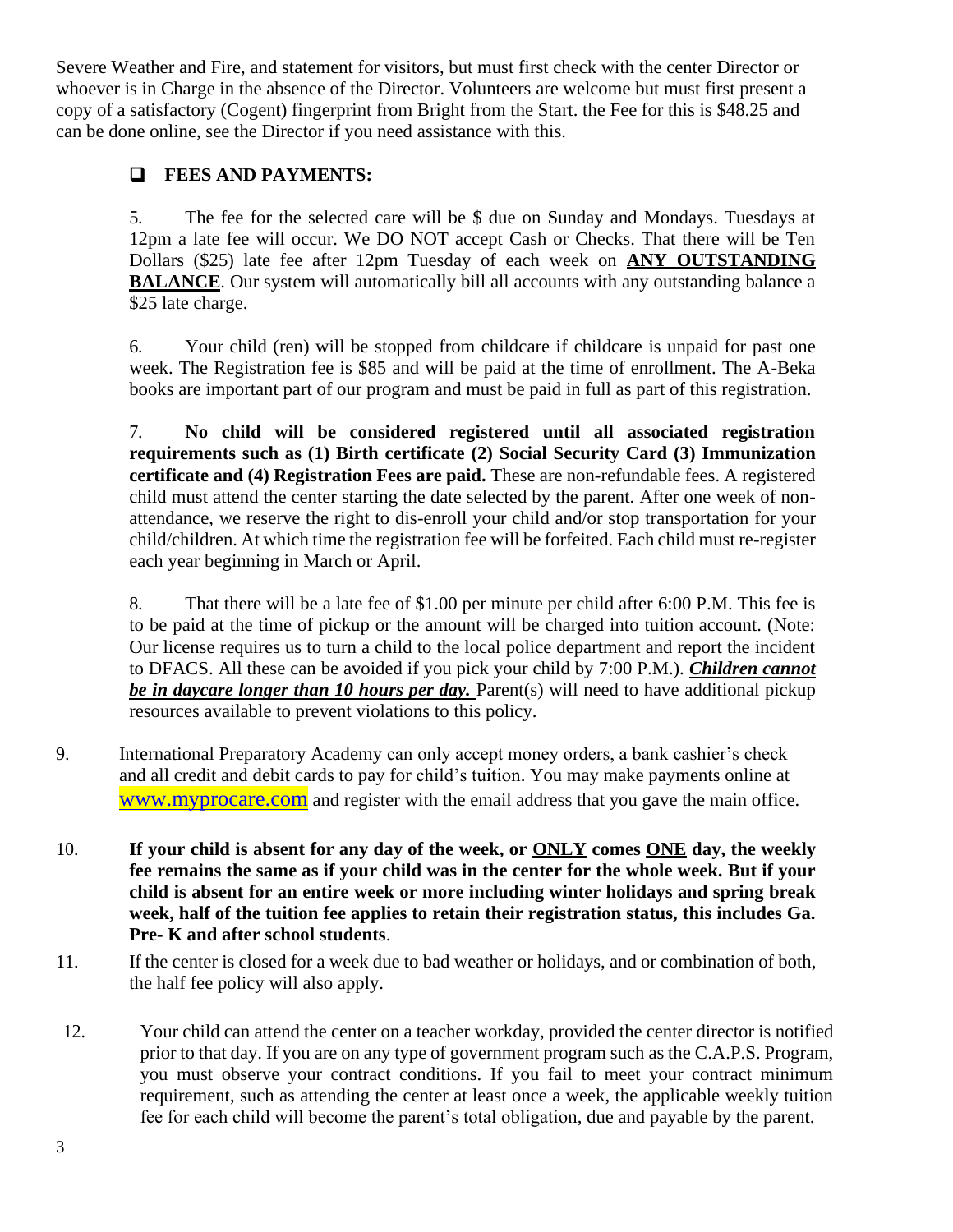## ❑ . **C.A.P.S. ACCOUNT HOLDERS**

- 13. All Peach account holders will be responsible for half their parent portion of tuition for the week their child or children did not attend International Preparatory Academy UP TO TWO WEEKS ONLY. The half fee which applies to such a week will be paid by you, the parent.
- 14. For example, if your child is 3 years old and the weekly tuition is \$100 per week and CAPS pays International Preparatory Academy \$75 per week, while parent pays \$25 per week, when your child did not attend school for the whole week, you will pay \$12.50 per week.
- 15. Unless International Preparatory Academy receives documentation from CAPS accepting pay for ANY TIME AFTER THE 2<sup>ND</sup> WEEK of non-attendance, International Preparatory Academy reserves the right to dis-enroll your child.
- 16. If your child/children could not attend because of illness, you must produce the doctor's signed excuse papers to your case worker and to International Preparatory Academy School.

### **AN IMPORTANT CLAUSE IN THE C.A.P.S. CONTRACT STATES THAT YOURCHILD MUST ATTEND THE CENTER PROGRAM AT LEAST ONE DAY IN THEWEEK BEFORE THE VENDOR CAN BEPAID.**

- 17. If your child or children are out for two weeks in a row **without** notifying the center, your child or children will be dis-enrolled from the center and will send dis-enrollment papers to your case worker. Your child can only be re-enrolled back in the center if you show evidence that C.A.P.S. will pay International Preparatory Academy the outstanding tuition.
- 18. Always remember that we have a contract with C.A.P.S. and we are required to report any evidence of abuse or neglect of the C.A.P.S/TANIFPROGRAMS.
- 19. Before your child is withdrawn from the center, International Preparatory Academy requires **A two weeks' notice.** International Preparatory Academy requires all children from Infant to Pre-K4 who do not plan to stay for the summer program to complete the withdrawal form at the end of the program. Unless the two weeks' notice is given and the withdrawal forms completed, International Preparatory Academy will charge your account the two weeks of tuition.
- 20. All after school program tuition is adjusted up to summer rate each time the school system goes on a more than two days' vacation. Please check with the office on how it affects your weekly payments. All after school Ga. Pre-k parents must provide written evidence of the Agency responsible for the tuition before the child is allowed in the after-school program.
- 21. **Field Trips and Extra-curricular Activities**: Children with outstanding balance will not be allowed to pay for fieldtrips. No money can be received after the payment deadline and field trip payments are not refundable. Unless the field trip form indicates a sack of lunch, no sack of lunch will be accepted. If a parent is going on the field trip, the parent must never remove any child from the group, the class teacher and the field trip supervisors can give parents instructions on what to do even with their child in order to make sure the event runs smooth and safe for the whole group. If a child has a record of misbehaving during field trips, the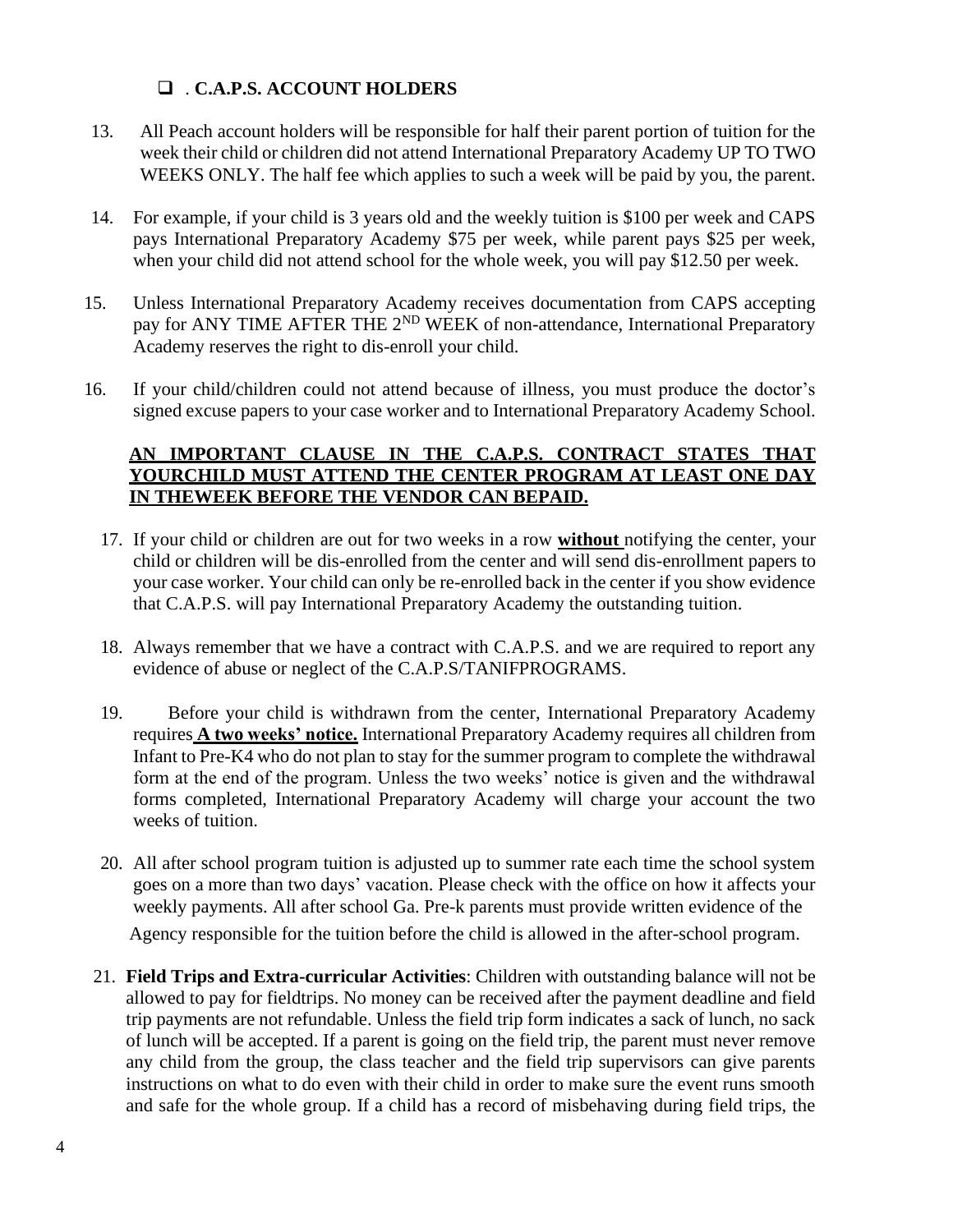director may request the child's parent to accompany the class to help control their child. If the parent cannot attend the trip, the child may be withdrawn from the field trip list and field trip payment will be refunded.

22. **Note that children with outstanding balances may not be allowed to participate in extracurricular activities** such as: Tae-Kwon-Do, Dance, and seasonal programs (i.e., Christmas, Black History, graduation)

# ❑ **PROGRAMS AND CURRICULUMS:**

- 23. International Preparatory Academy is a private educational and childcare provider. It enforces uniform dress code for children 1 years and up. A new student is expected from the date of enrollment to come to the center in the school uniform. All students ages 3 and up must be in school by 8:00 A.M. Monday through Friday dressed in the required school uniform. .A child will not be allowed in the center if the child displays any of the following:(a) severe allergies or illness, (b) non-traditional student behaviors that require necessary services that cannot be provided by the center, or (c) if a child is not dressed in conformity with required dress code. In the case that a child is wearing correct uniform, their parent will be notified to pick up their child or bring a correct uniform. If a special service is to be provided to the child, the center may request a written authorization from a health care professional on how the special service will be provided. Unless International Preparatory Academy has a trained staff member to provide the special service, it will be declined.
- *24.* International Preparatory Academy will provide nutritious breakfast (hot or cold), complete lunch and snack to all children. All children attending public schools must be in the Center by 6:15 A.M. for breakfast snack. The buses leave on schedule at 7:00 A.M. All other children wishing to have breakfast snack must be in the breakfast room before 8:15 A.M. NO BREAKFAST WILL BE SERVED AFTER 8:15A.M. *NO OUTSIDE FOOD UJLESS AUTHORIZED BY MANAGEMENT.*
- 25. If a child has food restrictions, parent may bring food from home provided a doctor's signed statement authorizing food restrictions is present at the center. All babies on formula food must have a complete and signed feeding plan form; mix the child's formula/food in containers for feeding and storage or refrigeration. Prior to arriving at the center, the child's first and last names must be clearly written on the bottles and all food containers. If the Income Eligibility Form is not completed, your account will be billed \$3 per day or \$15 per week. International Preparatory Academy will not be reimbursed if the form is not completed and signed.
- 26. International Preparatory Academy has developed age-appropriate daily schedules for all ages served. The center schedules include a balance of quiet and active periods, free choice and teacher/child-directed activities, large and small muscle activities, language experiences, arts and crafts, dramatic play, rhythm and music, and nature and science experiences.
- 27. We provide part-day/full-day schedules for school-ages, if applicable.
- 28. Monday Friday, we serve nutritious, breakfast, hot afternoon lunch and snack.
- 29. **Tardiness:** All students from Pre-k-3 and up are expected to be in class by 8:30 A.M. After
- 5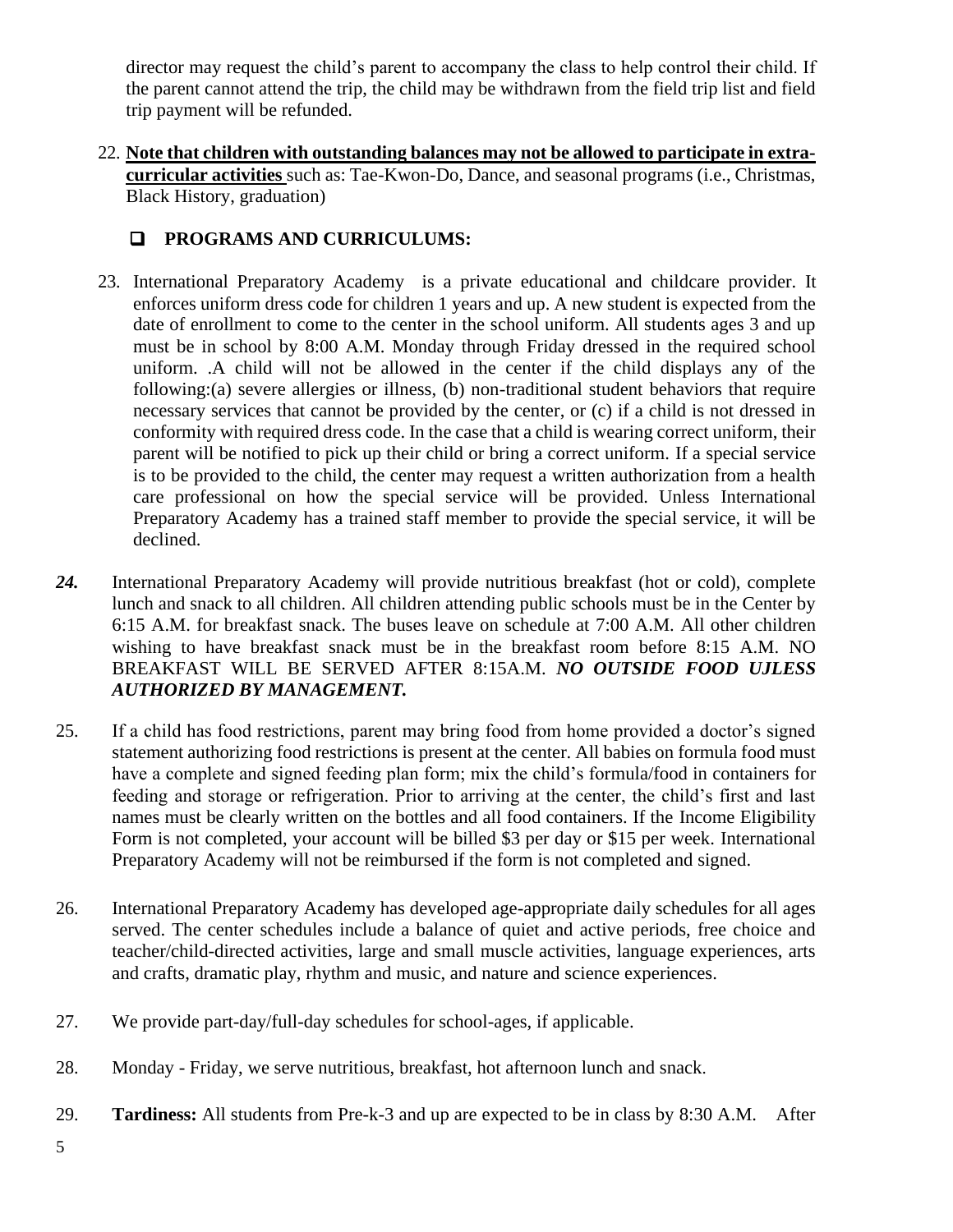8:30 A.M. any child coming into the class is considered tardy. When children are regularly late or absent from school without being sick, the parental message is **"school is not that important**". If a child is tardy four times in a month parent will be notified in writing, if the child is tardy four times in the second month, a conference will be scheduled with parent. If the child continues to be tardy four times for the third time in another month after the conference, the child may be suspended for one week. After the suspension, if the child continues to be late, the child may be dis-enrolled from the school. The only exception to tardiness and absenteeism is an official document with an address and telephone number of the office the child visited.

### *29(A) Inclusion*

International Preparatory Academy believes that children of all ability levels are entitled to the same opportunities for participation, acceptance and belonging in childcare. We will make every reasonable accommodation to encourage full and active participation of all children in our program based on their individual capabilities and needs.

### *29 (B) Non-Discrimination*

At International Preparatory Academy equal educational opportunities are available for all children, without regard to race, color, creed, national origin, gender, age, ethnicity, religion, disability, or parent/provider political beliefs, marital status, sexual orientation or special needs, or any other consideration made unlawful by federal, state, or local laws. Educational programs are designed to meet the varying needs of all students.

- 30. Child *Behavior*. The Center will not administer any corporal punishment nor permit it on International Preparatory Academy grounds. The staff member will talk and explain the wrong action to the child, if further action is necessary, the teacher may invoke the time out chair in minutes for the age of that child. For example, if the child is four years old, the time required at the time out chair cannot exceed four minutes. The child should be allowed to rejoin the class. No child should be in more than five-time outs in a day without the Director/parent being aware of it. The teacher will complete the **CLASS DISRUPTIVE REPORT**. At this time the Director will also talk to the child and parent may be notified. Parent is expected to sign the **CLASS DISRUPTIVE REPORT**, when the child is being picked up. If a child gets up to four **CLASS DISRUPTIVE REPORTS** in a month, parent/teacher conference will be recommended by the Director. If the same cycle repeats a second time, the parent will be advised to seek professional counseling. Unless this counseling appointment is kept, the child may be dis-enrolled by the Director. A child may also get an automatic or immediate suspension authorized by the owners if the child's action puts him or her at risk or at risk to others.
- 31. *Bus disruptive report:* Any child who gets two (2) disruptive reports within 30 days may be suspended from the bus depending on the severity of the disturbance. If a child should fight/Bully another child in the bus, take off seatbelt, stand or any other action creating an unsafe environment for them, or others will trigger an automatic suspension until recommended corrective behavior is implemented and signed by the parent. No child will be allowed to ride the bus if the corrective action is violated. See Policy for additional regulations regarding this issue.
- 32. No candy, gum, or snack foods should be brought into the center. Food exceptions will be made only in cases of allergies and /or doctors' orders. Food brought for occasions such as birthdays or other celebrations are included as other exceptions. **Balloons are not allowed in the**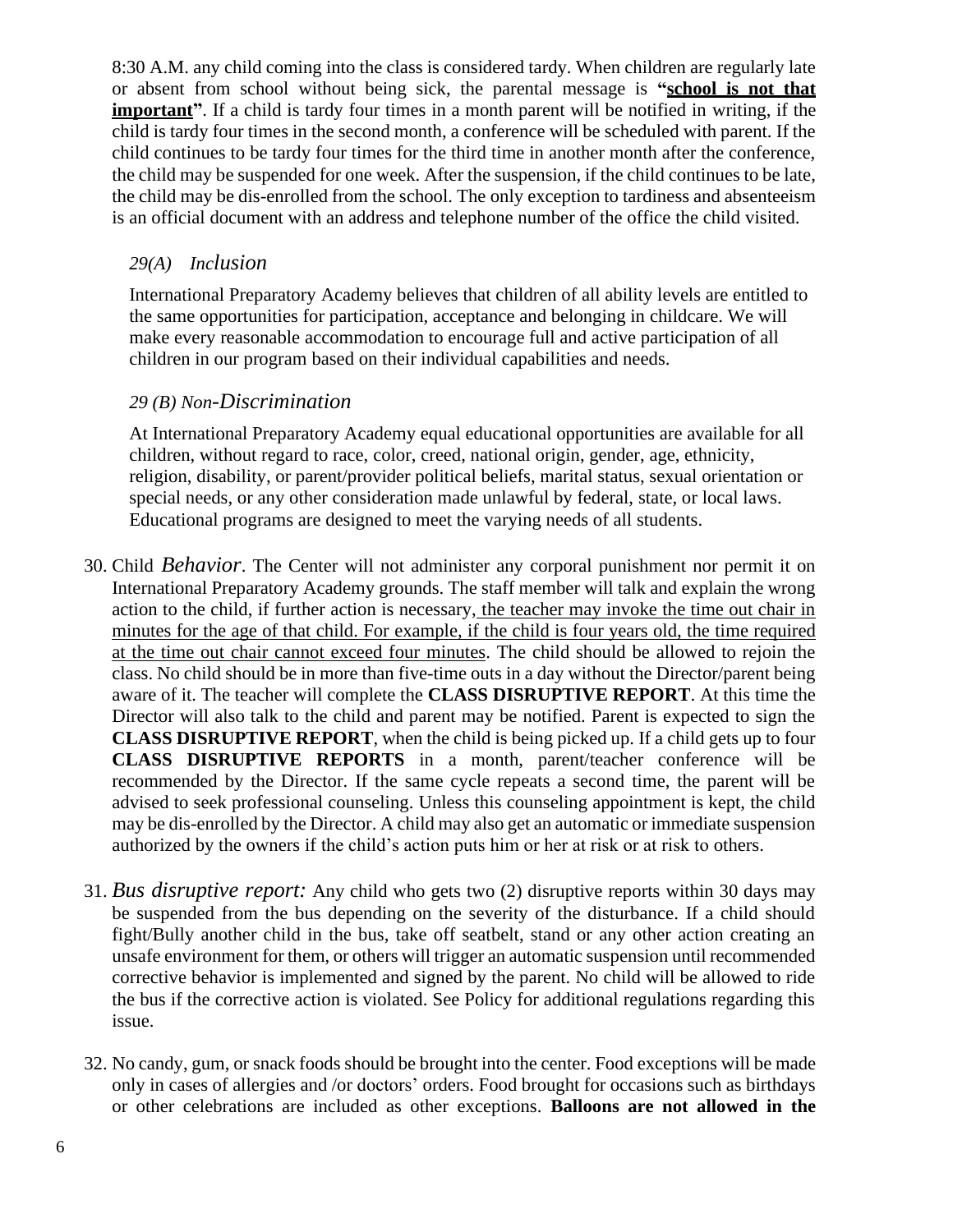**classroom;** they pose health problems when deflated. **Candles are also not permitted** because they serve as a fire safety issue to the students in the center.

- 33. Children can only bring toys on SHOW AND TELL days and it must be age-appropriate toys. International Preparatory Academy staff will not be responsible for any brought toys or items that are lost, stolen, or damaged.
- 34. Transportation is provided from the center to public schools and from public schools to the center at no extra cost to parent. **If transportation from home to the center and from the center to home is provided, there is extra fee for this service (\$25 roundtrip per child).** Families with more than one child riding will have a discount of 10%. Any time the center repeats a trip, the parent will be charged additional \$10.
- **35.** No child can participate in home transportation unless enrolled in the After-Care Program. Transportation forms and contracts must be completed before any child is transported. **International Preparatory Academy has a zero tolerance for any child who disrespects the bus rules, such as getting off their seat, not putting their seat belt, talking, yelling, or fighting etc***. The child will be suspended the first time* **and the second time the child cannot ride the bus.**
- 36. International Preparatory Academy will not transport to/from any public/private/charter school unless there are two or more children who will be receiving that transportation.
- 37. To enhance or promote our programs, International Preparatory Academy has my permission to have the children's photographs and or videos or reports taken and may be shared with other organizations such as the Bright from the Start, Department of Human Resources or Educational institutions and International Preparatory Academy School.

# **38. FOR THE HEALTH OF YOUR CHILD:**

- 39. International Preparatory Academy will follow all Bright form the Start and CDC Guidelines and mandated procedures regarding Covid -19. We reserve the right to close the center for any health treat and/or needed preventative measures such as but not limited to building sanitation.
- 40. We reserve the right to deny entry to parents/vendors in as a preventative measure in accordance with the CDC guidelines and Bright from the Start Rules and Regulations.
- 41. Before any medication is dispensed to a child, a written authorization must be submitted, which includes, Name of Child, Name of Medication, prescription number, if any, dosage, date and time medication is to be given. Medication must be in the original container with the child's name clearly marked on it, any over-the- counter medication must be in its original container sealed. The over-the-counter medication must be left with International Preparatory Academy for the period the medication is to be given. Medication can only be administered once a day and not more than five days a week. Medications not removed on Fridays will be discarded. If your child needs the medication more than once a day while in International Preparatory Academy School, you must make other arrangements to administer the other does yourself. International Preparatory Academy reserves the right not to administer any medication if the medication form is not properly completed or if the medication is suspected to have been tampered e.g., the over-the counter medication, or if the medication requires mechanical operation which International Preparatory Academy does not have the trained staff to operate.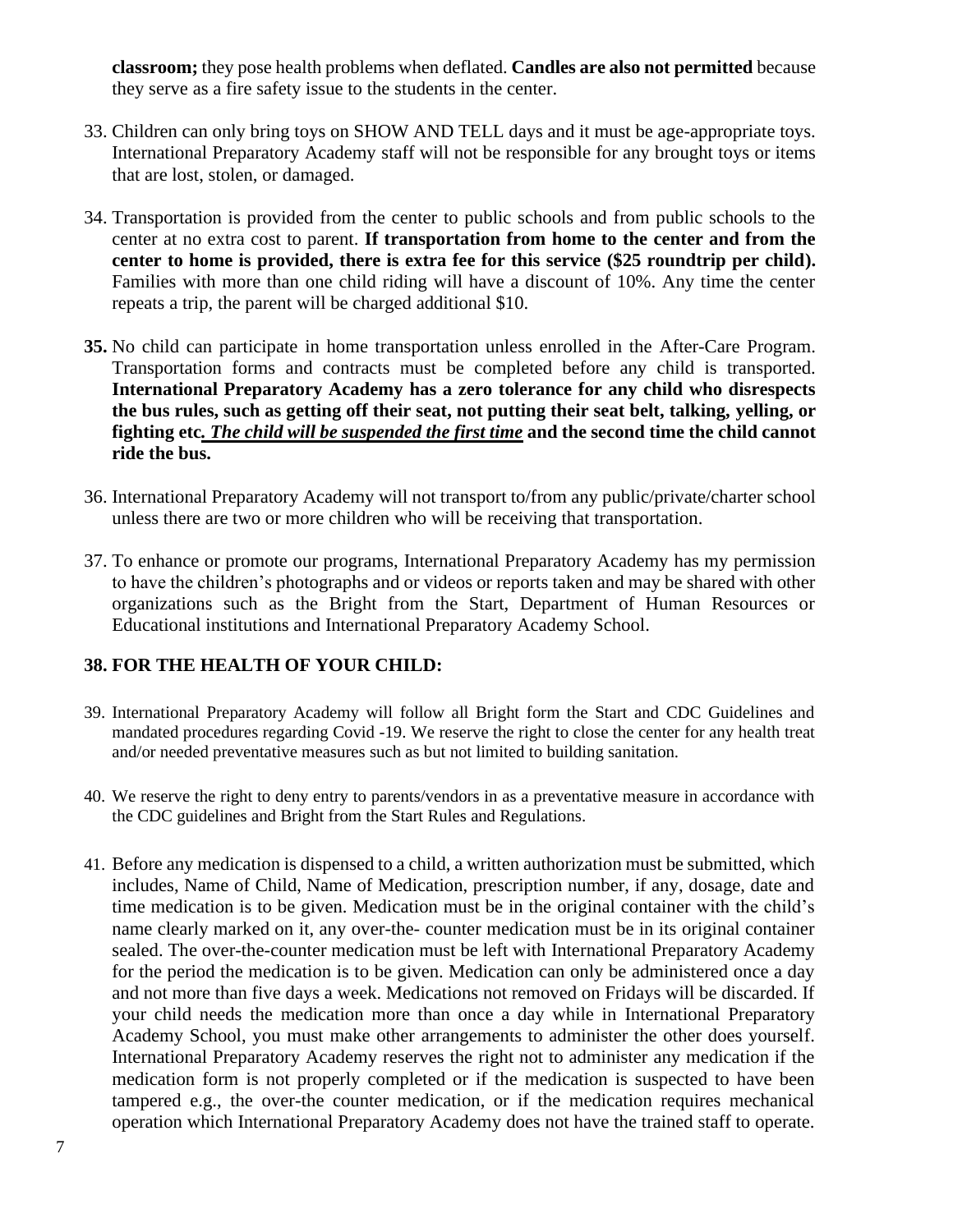International Preparatory Academy will not be held responsible if my child develops allergic reaction from the medication administered as requested by parent/guardian.

- 42. The center agrees to keep parents informed of any incidents to children, including illnesses, injuries, and adverse reactions to medication. The director will evaluate the child's situation and inform parent of the need to pick the child up or call 911.
- 43. Mothers are free to visit according to their schedules to breastfeed. Research has shown that the success of a child is directly tied to the interest and involvement of the family in the child's education and learning.
- 44. Any child that has a communicable disease must be picked up by parent and cannot return without a doctor's certificate or official document to return to school. Children will be isolated from others until picked up. Parents will be notified of any contagious disease that is introduced into the center.
- 45. According to universal precaution on the new childcare rules, children SOILED OR WET clothing shall be stored in individual plastic bags WITHOUT RINSING. I hereby authorized International Preparatory Academy to provide changing clothes in cases of health and supervisory related reasons if my child has no changing clothes. The cost for International Preparatory Academy shirt or short is \$10 each payable when I pick my child up. To avoid this fee, please always keep a change of clothes with your child's teacher in case of an emergency
- 46. That I the parent/guardian agree to furnish the center with evidence of age-appropriate immunizations or a signed affidavit against such immunizations at the time of enrollment. Not to withhold any requested or needed information to the center to provide a better service to my child.
- 47. If medical emergency is necessary, International Preparatory Academy has my permission for treatment deemed necessary by a physician and/or hospital of its choice. I agree to be responsible for the bills, provided it's not center accident-related injury.
- 48. **NO HAIR BEADS** of any type are allowed in the center for children 6 weeks to first grades because of health and safety related problems. Only public schools after school children are exempt from this rule.
- 49. Any child having a temperature of 101 degrees or higher and/or having associated symptoms like diarrhea, vomiting, excessive coughing, (not limited to these) must be picked up as soon as possible by the parent. **SICK CHILDREN WILL NOT BE ACCEPTED IN THE CENTER. Any child picked up with 100.4 degrees temperature or with the above symptoms may not return to the center within 24 hours without a proof of medical attention.**
- 50. Children will be allowed to play outside except in inclement weather. If a child should become injured due to normal play both in classroom and at the playground during school normal activities, parent will not hold International Preparatory Academy responsible. (Some of the classroom injuries associated with class activities and interactions that may not be preventable by a teacher are - trip fall, biting, pushing, bumping, misusing tools or toys etc.) For Additional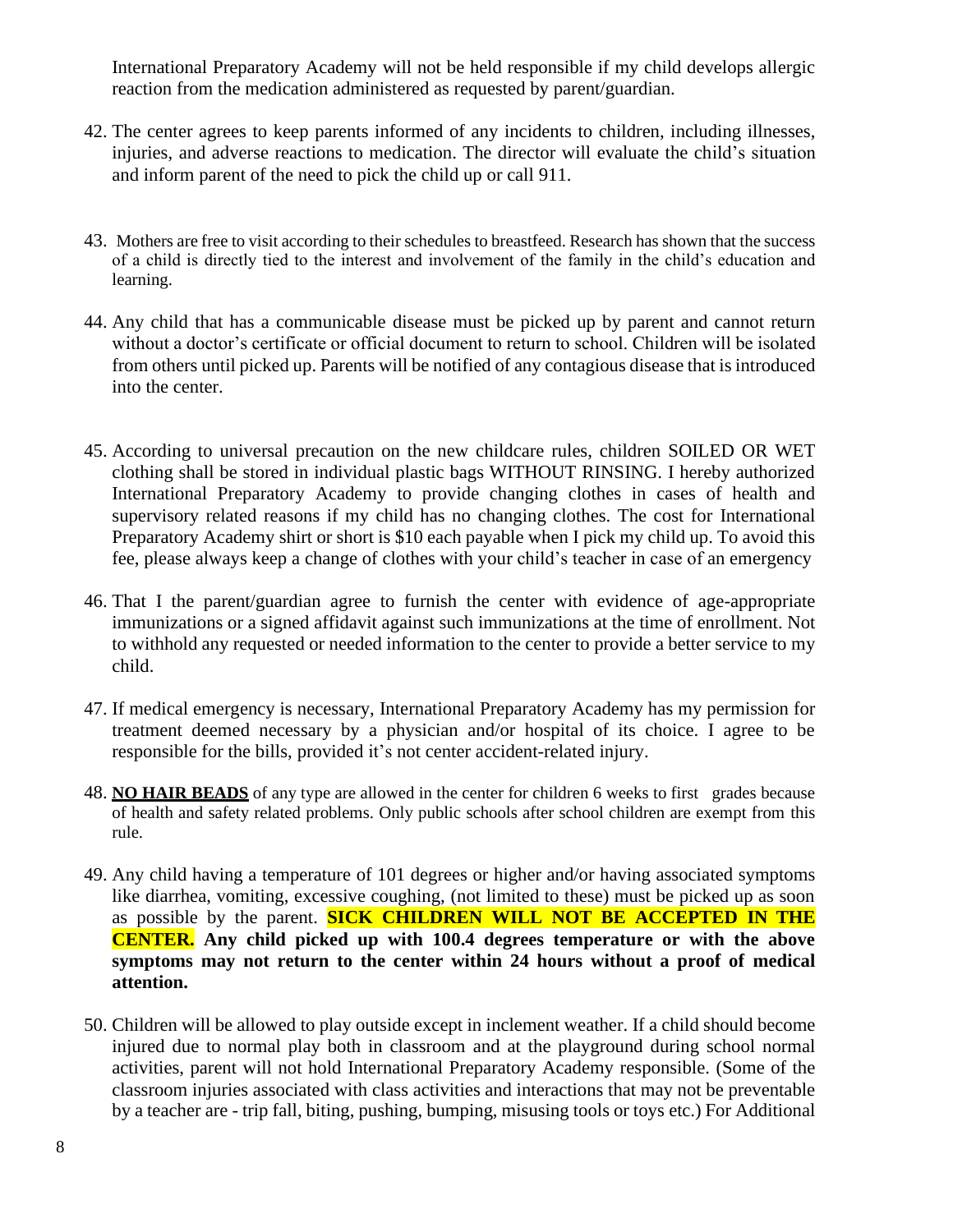information, please refer to the center posted CHILDHOOD INFECTIOUSDISEASE OR ILLNESSES CHART:

- **51. NO STROLLERS/ CAR SEATS / DIAPER BAGS:** There is not a space to store these items and due to health concerns, we cannot permit them to be left in the building. For Hardship cases please see office for possible alternatives. For Infant Parents please bring your bottles in a large zip lock bag to the teacher and other items will go directly into your child's cubby.
- 52. **NO PERSONAL BLANKETS**: Provide a Beach Towel for each child 2yrs. and Up. We will launder their towel weekly, and it will remain in the center. This is for Health Reasons.

# ❑ **STRENGTHENING FAMILY CONNECTION**

53. International Preparatory Academy School participates in Strengthening Families, which is an approach to preventing child abuse. Our program incorporates strategies that build the protective factors for families. The protective factors include parent resilience, social connections, social and emotional competence for children, concrete support in times of need and knowledge and child development. International Preparatory Academy School connects parents to workshops and resources that promote stronger, healthier families. To learn more about it please visit the following link: **http://www.nj.gov/dcf/families/early/strengthening**

# ❑ **FAMILY INPUT (CQI)**

- 54. Parents are encouraged to communicate with their child's teacher as often as needed to raise any concerns, to contribute to decisions about their child's goals and plans as well as to share any other information that may affect the development or well-being of their child. It is expected that parents and teachers will work collaboratively and in a mutually supportive fashion to ensure that the child is able to take full advantage of the services offered.
- 55. We understand the value of the parent and child relationship and recognize the family as the child's first teacher. It is for this reason that we host events such as Donuts for Dad, Muffins for Mom, Thanksgiving Luncheon, Easter Egg Hunt, October Hallelujah Festival for Families and more. We also welcome family members to share their talents and interests with the children as a classroom activity. A Volunteer Form is available with possible ideas and tips.
- 56. **Grievance Procedure** Although the center makes every attempt to offer the highest quality care to all children and families, there may be occasions when parents have concerns about events, situations, or staff. If this occurs, parents are encouraged to talk to their child's direct caregiver as a first point of contact. If they have tried this without satisfactory results, or if the concern is serious enough to warrant immediate administrative review, parents are encouraged to contact the center Director. The Director will then schedule meetings as necessary with appropriate parties to gather relevant information before deciding on a course of action. Parents will be informed, as appropriate within confidentiality requirements, as to the result of the Director's inquiry and action taken. Again, our goal is quality childcare, and we encourage parents to bring their concerns to us so that we can work together to ensure that quality.
- 57. **Communication between Family and Center** Good communication between families and the center is essential to maintain the level of service that it is our intention to offer. One of our many avenues for maintaining this connection is through Parent Surveys.
- 58. International Preparatory Academy School will occasionally distribute *Parent Surveys twice a year to all parents*. Once late Fall and the other Early Spring. in the These surveys are just one way you can tell us how we are doing. We invite your candid feedback, and we will use it to help us get better at what we do. We do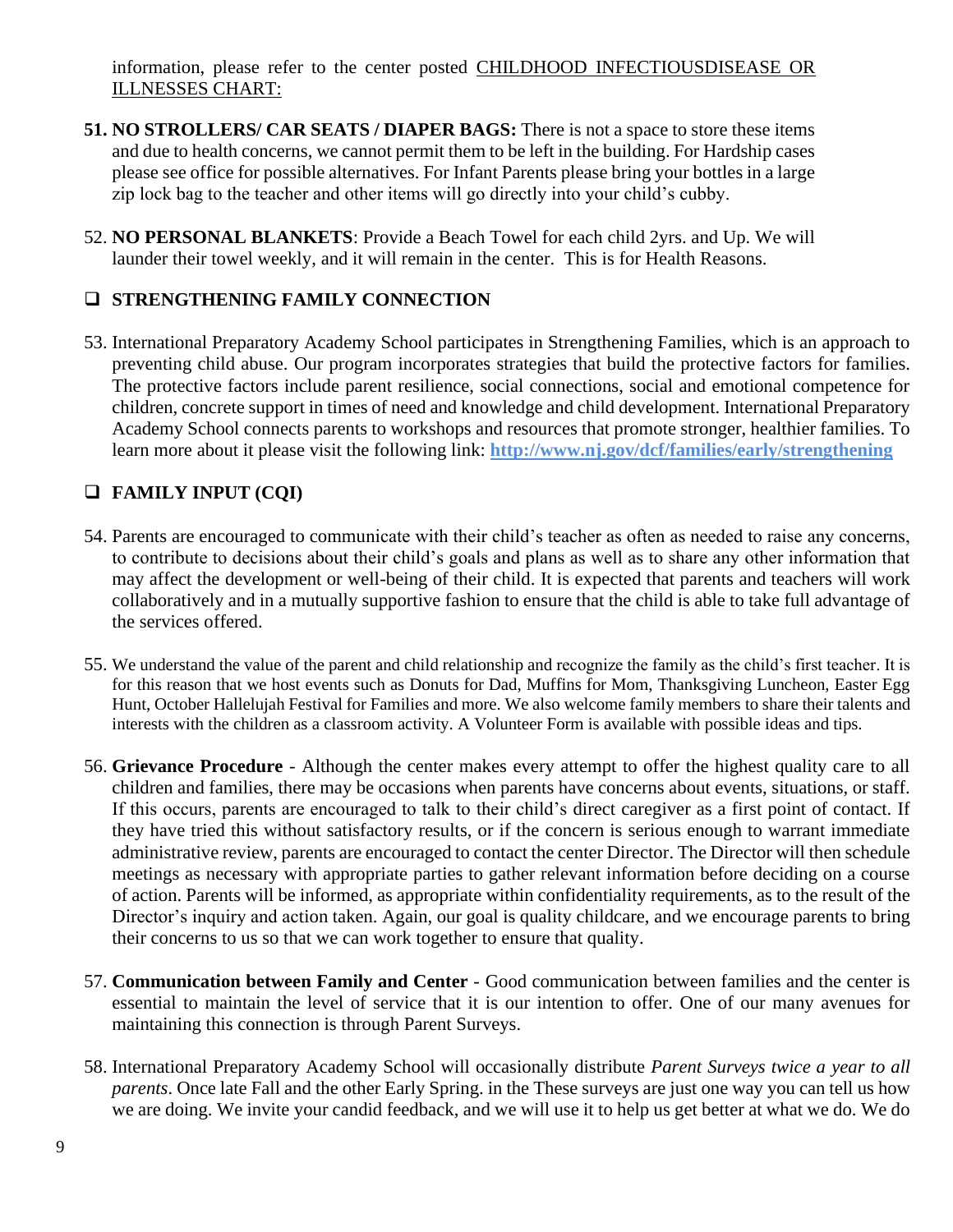want you to feel free, however, to share your feedback with us at any time.

# 59. **Our Ongoing Family Communication & Family Partnership Efforts**

*1.* Daily Communications. Daily notes from center staff will keep you informed about your child's activities and experiences at the center. Notes will be placed into your child's cubby at the end of the day.

*2.* Bulletin Boards. Located throughout the center, bulletin boards provide center news, upcoming events, faculty changes, holiday closing dates, announcements, etc.

*3.* Newsletters. Monthly newsletters provide classroom news, events, announcements, etc. These newsletters are available at the sign-in/sign-out desk for your taking.

*4.* Email. We encourage you to provide an email address that you use regularly so that we may send you announcements, event invitations, newsletters, and general updates.

*5.* Online Resources: We send out quarterly online/virtual learning activities for families to complete and enjoy.

*6.* Text Messages: Our ProCare system generates a batch texting system where we can text all families at once about emergency closings, event reminders, emergency child pick up, etc.

*7.* Conferences. Family & teacher conferences occur twice a year. During these conferences, we will discuss your child's strengths, likes and dislikes, and styles of learning. We will work together to set goals for your child's growth and development. You may request additional conferences regarding your child's progress at any time. We encourage you to communicate any concerns.

# 60. **Developmental Monitoring Tool**

To coincide with curriculum-based assessment(s), we monitor each child's achievement of developmental milestones throughout the year (as they transition to a new classroom, as well as in the fall and spring). We share observations with families, and provide resource information, as needed, for further screenings, evaluations, and early intervention and treatment for any possible health-related issues or developmental delays.

Developmental monitoring is a flexible and repeated observation of children's developmental milestones over time, using a brief checklist. https://www.cdc.gov/ncbddd/actearly/milestones/index.html

We observe children's development closely by watching how they play and grow day after day. Monitoring can help us decide if a child should receive a formal developmental screen or see their health care provider sooner than expected.

The developmental monitoring process is a collaborative one, involving families and done in conjunction with the child's primary care provider and health, education, and early intervention consultants. Developmental monitoring is conducted with written consent from the child's family. Signing the Family Handbook acknowledges your understanding of the developmental monitoring policy and serves as permission for us to conduct these ongoing observations.

# ❑ **PARENT RESPONSIBILITY**:

- 61. This is a smoke/vape free zone indoors and outside the property.
- 62. No child will be allowed to enter or leave the center without being escorted by the parent, person of legal age authorized by the parent(s), or center personnel. Parents are required to sign their child in and out of the center each day. No child will be released to a person who is not in the parent's release list. Please update your list periodically. Faxing or e-mailing an authorization request will not be accepted if items requested by International Preparatory Academy into be included in the fax or e-mail are missing. Requested items will include copy or number of driver's license or social security which will be compared with the records we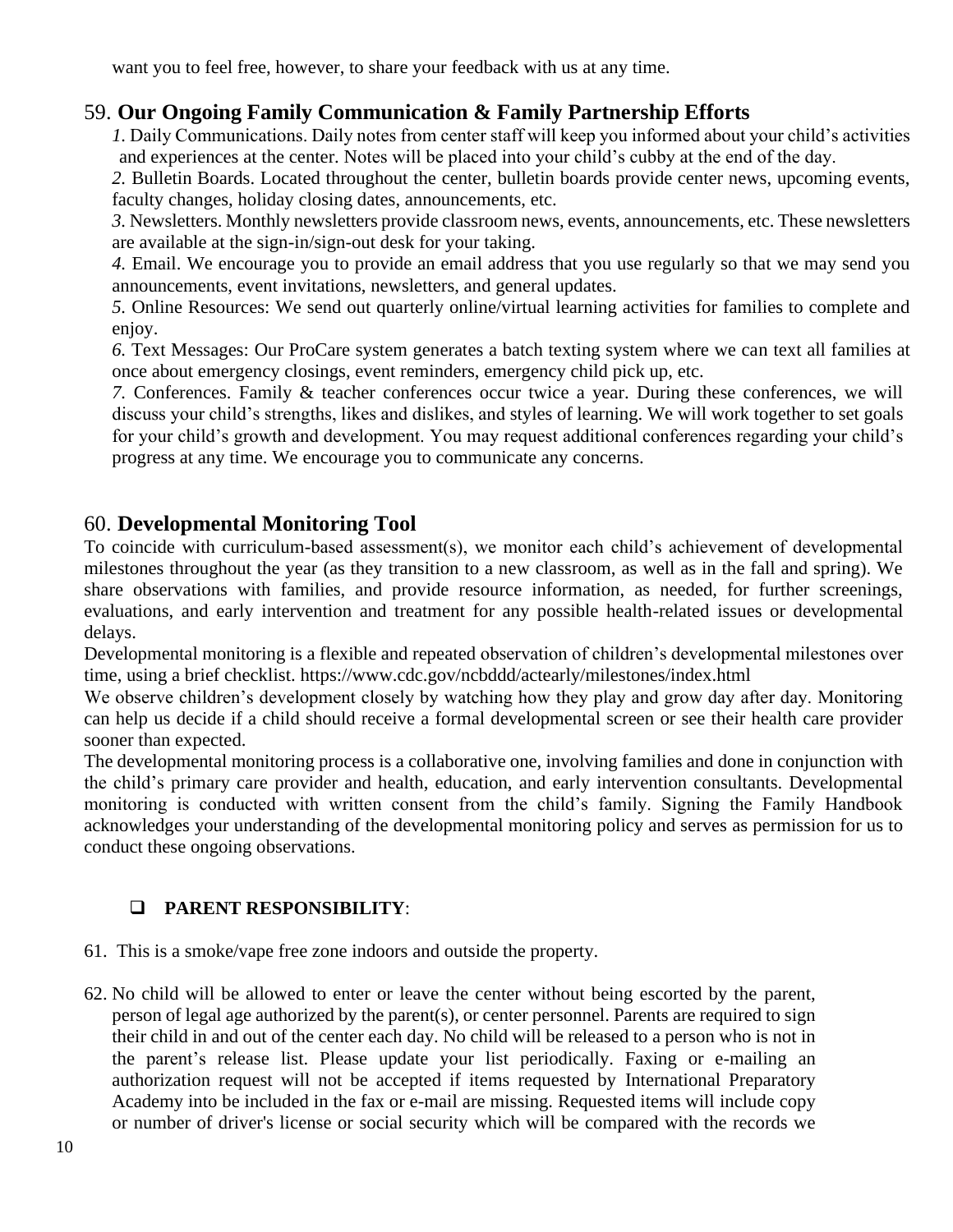have on file. Remember that this is only a one-time permission which allows parent to come up and update their list with the center. Any changes in the pickup list must be in parent's handwriting and signed. Any person in the parents' pickup list must present the State of Georgia or other acceptable Identifications before a child is released. International Preparatory Academy can make copy of the identification card of the person picking up your child. This must be explained to the person picking up your child. Minors are not allowed to sign in, sign out or pick up any child from the center. If a child has both parents in the registration application at the time of enrollment, International Preparatory Academy cannot stop any one of the parents from picking up the child. Such orders must be backed up by legal documents which give one parent custody of the child. In those cases, only, International Preparatory Academy will not allow the unlawful parent to receive the child.

- 63. **PARENT DRESS CODE**: **Men:** Must be fully clothed (No pajamas). Must wear shirts and shoes, no exceptions. Pants must be pulled all the way up (No Sagging) where underwear is not exposed. **Women:** Must be fully clothed. No provocative dressing (too tight, too short where you are exposed in personal regions). Must Wear Shoes on Property at all times
- 64. **The School Uniforms**: Children are to wear the approved uniforms for ages 12mons and up. **For Boys**: Navy Blue Uniform Pants/Shorts, Red Polo Shirt with Patch/Emblem, socks & Oxford shoes are to be Navy, brown, black, or white only. **For Girls**: Custom Uniform Dresses (purchased through our school) w/Emblem or Patch, socks/tights, hair bows/ribbons & Mary Jane shoes are to be Navy, brown, black, or white only. **NO HAIR BEADS. Blazers are optional and must be Navy with patch.**
- 65. Jackets and Sweaters must be Navy Blue. **Tennis shoes are not allowed**. Any changing clothes for ages three and up must be the school uniform.
- 66. Parent must have control of their children when they are removed from their classrooms. No child will be allowed in the hallways or in other classrooms without their parent/guardian. **No parent/guardian should talk to a teacher with children for more than two minutes if further discussion is needed, please direct your concerns to the Director**. Any parent/guardian who talks disrespectfully or threatens a teacher in International Preparatory Academy property may be grounds for the child's dismissal from the center. No loitering or unauthorized meetings in International Preparatory Academy property will be tolerated. Persons that remain on school property without authorization will be requested to leave. Persons remaining after having been requested to leave will be prosecuted according to the Criminal Code of Georgia, Chapter 26-1503: Criminal Trespassing
- 67. **Parents acknowledge that it is their responsibility to keep child's records current** to reflect any significant changes as they occur, e.g. telephone numbers, work location, emergency contacts, child's physician, child's health status, any special parental legal rights in cases of divorce, separation or custody, infant feeding plans and immunization records and any other relevant changes the center is supposed to be aware of. That International Preparatory Academy cannot be held responsible for anything that may happen to my child because of complete or false information provided to the Center. Also, the center will not be held responsible for any parent or child's belongings, or items misplaced, damaged or stolen.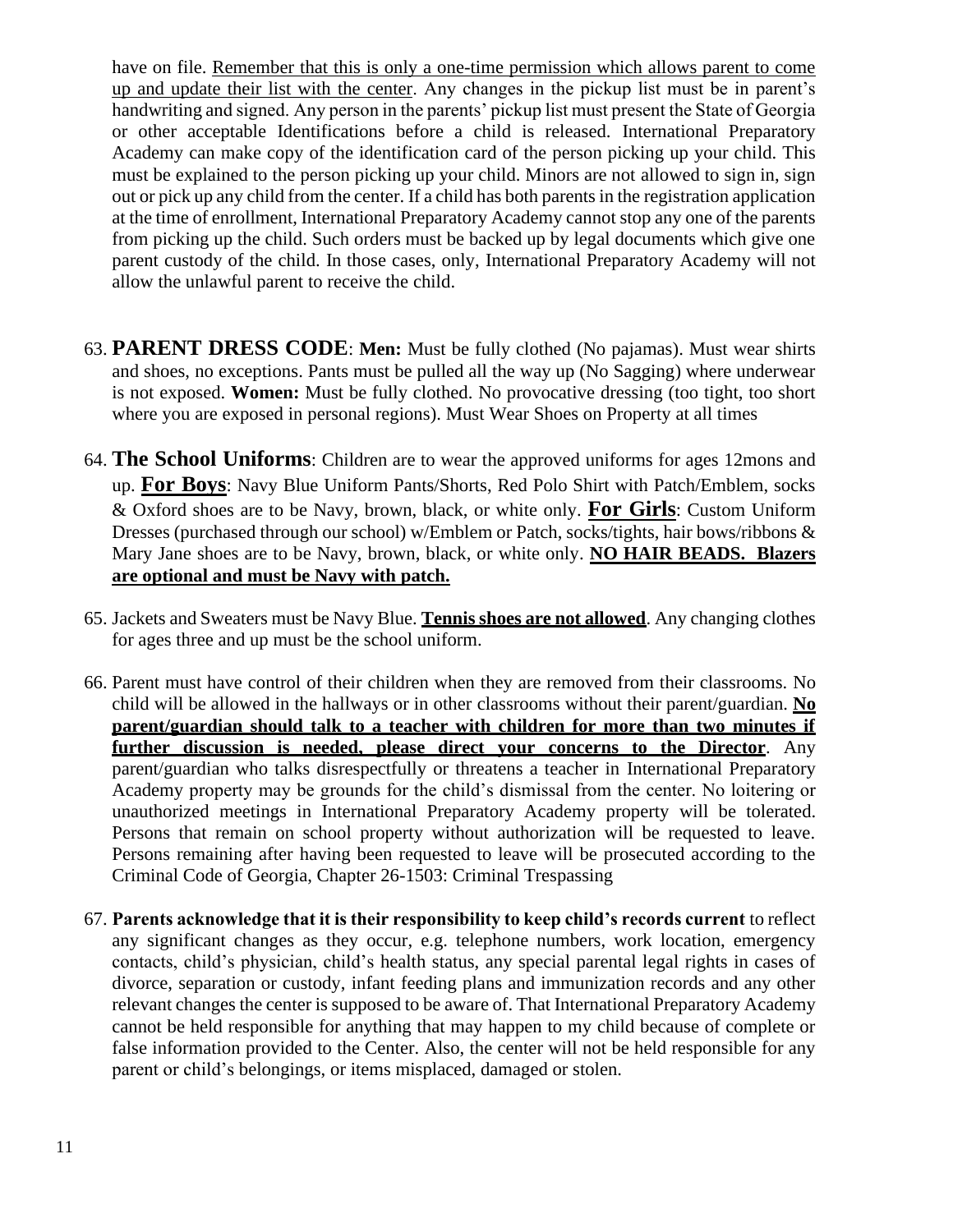- 68. **All enrollment forms must be filled out completely with no blank spaces. Write NA in the space if the question does not apply to this child. The application must be signed before your child is accepted into our program.** These forms include Medical History with Emergency name and numbers, Doctors name and telephone number and address. Provide additional information regarding your child's health if the forms do not cover such.
- 69. Each child is allowed one week vacation each calendar year free. This means that the one-half tuition fee does not apply during that vacation week. To qualify for this vacation, your child must have attended International Preparatory Academy for ONE FULL YEAR uninterrupted. Vacation form request must be completed by the parents at least one week prior to the vacation week. Unused vacation week cannot be carried over to the following year. The vacation week cannot be substituted for tuition if not used. If a child attends International Preparatory Academy during the vacation week, the half fee policy will apply for that week.
- 70. A referral fee of \$50 per family will be paid to a parent in tuition credit for referring a parent who registered their child/ren in International Preparatory Academy School. To qualify for this tuition credit, the referred parent child/ren must attend International Preparatory Academy not less than 4 weeks uninterrupted.
- 71. Parents have the right to visit the center, to see their child/ren or to inspect the following: The License, Copy of the Rules, Evaluation Report, Communicable Disease Chart, Statement of Parental access, names of person in charge, Current weekly Menu, Emergency Plans for Severe Weather and Fire, and statement for visitors, but must first check with the center Director or whoever is in Charge in the absence of the Director. Volunteers are welcome but must first present a copy of a satisfactory (Cogent) fingerprint from Bright from the Start. the Fee for this is\$48.25 and can be done online, see the Director if you need assistance with this.

64(B) Any person (including the parent) picking up an International Preparatory Academy Student that management suspects are under the influence of any drugs/alcohol will be rejected from pickup and the child will remain in the center until another authorized person is able to come. Please be advised that even in this situation parent will still be held accountable for policy \_\_. If parent refutes this policy, International Preparatory Academy reserves the right to contact the Police for suspected child endangerment

- 72. International Preparatory Academy will not release any personal information to anyone without a written permission from the parent except when health and emergency situations warrants the release of such information to save the child's life. All tax and accounting related information and payment statements will not be released to a parent who has an outstanding balance. All tax related documentation and information must be signed by the parent who made the tuition payments. No tax information will be handled over the phone. All final account payoffs must be in cash, money order bank cashier's check or bank debit card only. No personal check or credit card will be accepted at any time as a final pay off method.
- 73. The Center will be closed on the following holidays: New Year's Day, Martin Luther King Birthday, Memorial Day, July4orIndependenceDay, Good Friday, Thanksgiving Day, the Friday after Thanksgiving, Labor Day, Christmas Day and the Day after Christmas. The Center may elect to close earlier in cases of Thanksgiving, Christmas and New Year days and Annual School Programs (Black History & Graduation). The Center may also elect to close earlier or all day any day due to bad weather or due to schools' closings and or holidays or if the center is not accessible.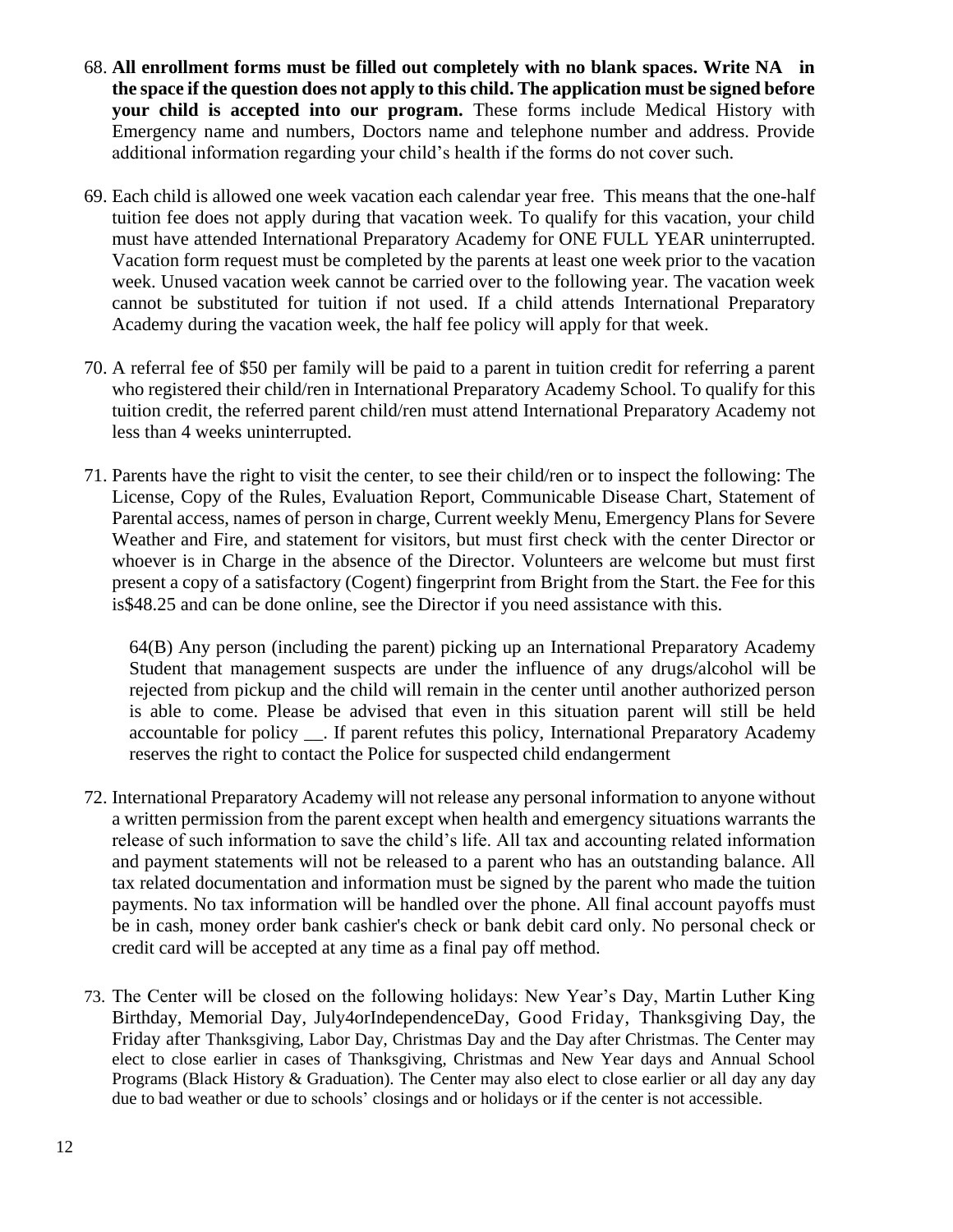**The Nearest Hospital: Emory Decatur Hospital** 2701 N Decatur Rd, Decatur, GA 30033 Phone: [\(404\) 501-1000](https://www.google.com/search?rlz=1C1NHXL_enUS757US757&q=hospital+near+me&npsic=0&rflfq=1&rlha=0&rllag=33776133,-84294625,212&tbm=lcl&ved=2ahUKEwiDk9m0xorjAhUCn-AKHUi7DQEQjGp6BAgKEDg&tbs=lrf:!2m1!1e2!2m1!1e3!2m1!1e16!3sIAE,lf:1,lf_ui:2&rldoc=1)

If a rescue vehicle is called and/or used the hospital will vary depending on the injury and if any hospital is on alert.

# ❑ **TRANSITIONS**

74. International Preparatory Academy believes that your child's transition in childcare should be a positive and exciting learning adventure. We will work with you and your child to ensure the smoothest possible transition occurs as new routines and new people are introduced.

### *Transition from home to center*

Prior to your child's first day, you will have an opportunity to tour the center, meet with your child's peers and teachers, and communicate any anticipated concerns. At this time, please share the best communication methods that the teacher may use to reach you.

### *Transition between learning programs*

Children are transitioned to the next program based on age, developmental readiness, state licensing requirements, and space availability. During the transition, current and future teachers will meet with you to propose a plan to introduce your child into the new program. *Transition to elementary school* 

Transition activities such as a field trip to a local elementary school, creating a mural of special friends and special times at our center will be part of your child's education at our center. We hold a *Transition to Kindergarten Meeting* Annually in April where we provide you with information on local schools, what to expect, and ideas on how to talk to your child about going to elementary school.

# *Transition for before/after school care*

Children who are of school age may continue with before/after school care at our center. The center will provide staff to ensure that your child arrives at the bus stop for pick up (before school) and drop off (after school) in a timely manner. The Supplemental Enrollment Form must be completed and on file with the center to be eligible for this service.

Activities that our Early Childhood Center does to help children and families navigate necessary transitions.

• DECAL Kindergarten Transition http://decal.ga.gov/Prek/TransitionToKindergarten.aspx

# ❑ **EMERGENCYSITUATIONS**

- 75. Protection of children in the event of: Severe weather, Fire, Physical plant problems, such as a power failure, that affects climate control or structural damages, and Emergency plans have been developed and are posted for parent viewing.
- 76. The alternate site for emergency evacuation from International Preparatory Academy is: Toney **Elementary School,2701 Oakland Terrace, Decatur, GA 30032.** Transportation of the children will be on school buses and vans and teacher's personal vehicles. Parents will be notified of the move and as to why. There will be No Smoking while children are present.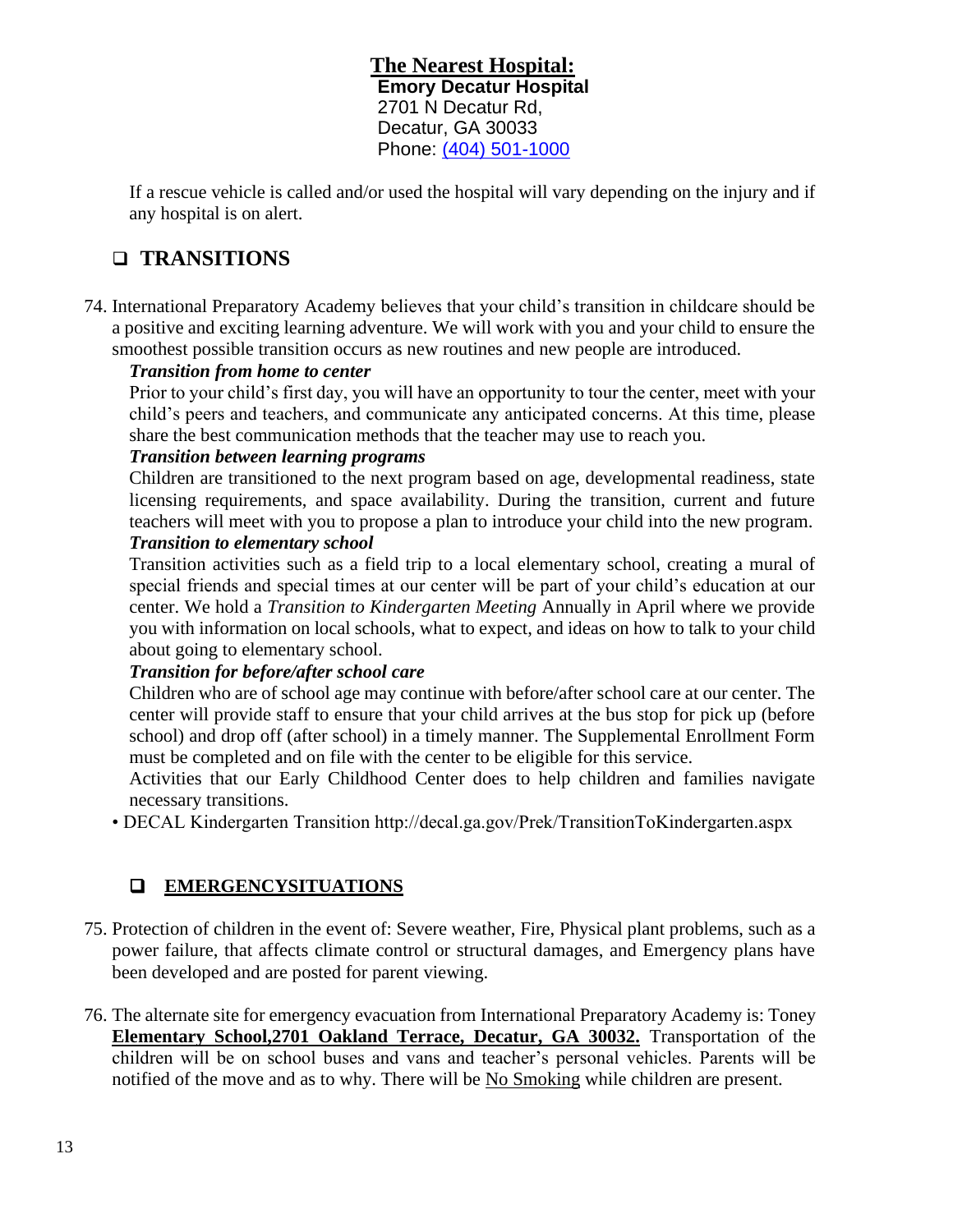#### □ **CONTRACT TERMINATION**

- 77. Upon failure of parent(s) to pay according to the terms of this contract, INTERNATIONAL PREPARATORY ACADEMY SCHOOL, has the option for the entire unpaid balance to become payable immediately. In the event a suit is initiated to collect monies due on this contract, parent(s) agree to pay attorney's fees and other costs occurred by INTERNATIONAL PREPARATORY ACADEMY or its assignee. Venue shall lie in the county where this contract is executed by parent(s).
- 78. That International Preparatory Academy reserves the right to terminate this contract without formal notice if: Parent or guardian should disregard to OBSERVE these policies. If a child should become disruptive or uncontrollable and the parent is not cooperating with the center to help the child. And if the parent disregards to attend center requested conferences, or if there is no behavior improvement after parent conferences, or if suspension was not effective. International Preparatory Academy reserves the right to amend this contract from time to time or as deemed necessary. All amendments will be posted and become binding to previously signed contracts.
- 79. FORCE NATURE: INTERNATIONAL PREPARATORY ACADEMY shall not be liable for failure to provide service if this is caused by strike, war, fire, flood, accident, or any act of God. In such case, INTERNATIONAL PREPARATORY ACADEMY may change hours of operation for all payments received or credit a pro-rata amount to the parent(s). INTERNATIONAL PREPARATORY ACADEMY has discretion in this matter.